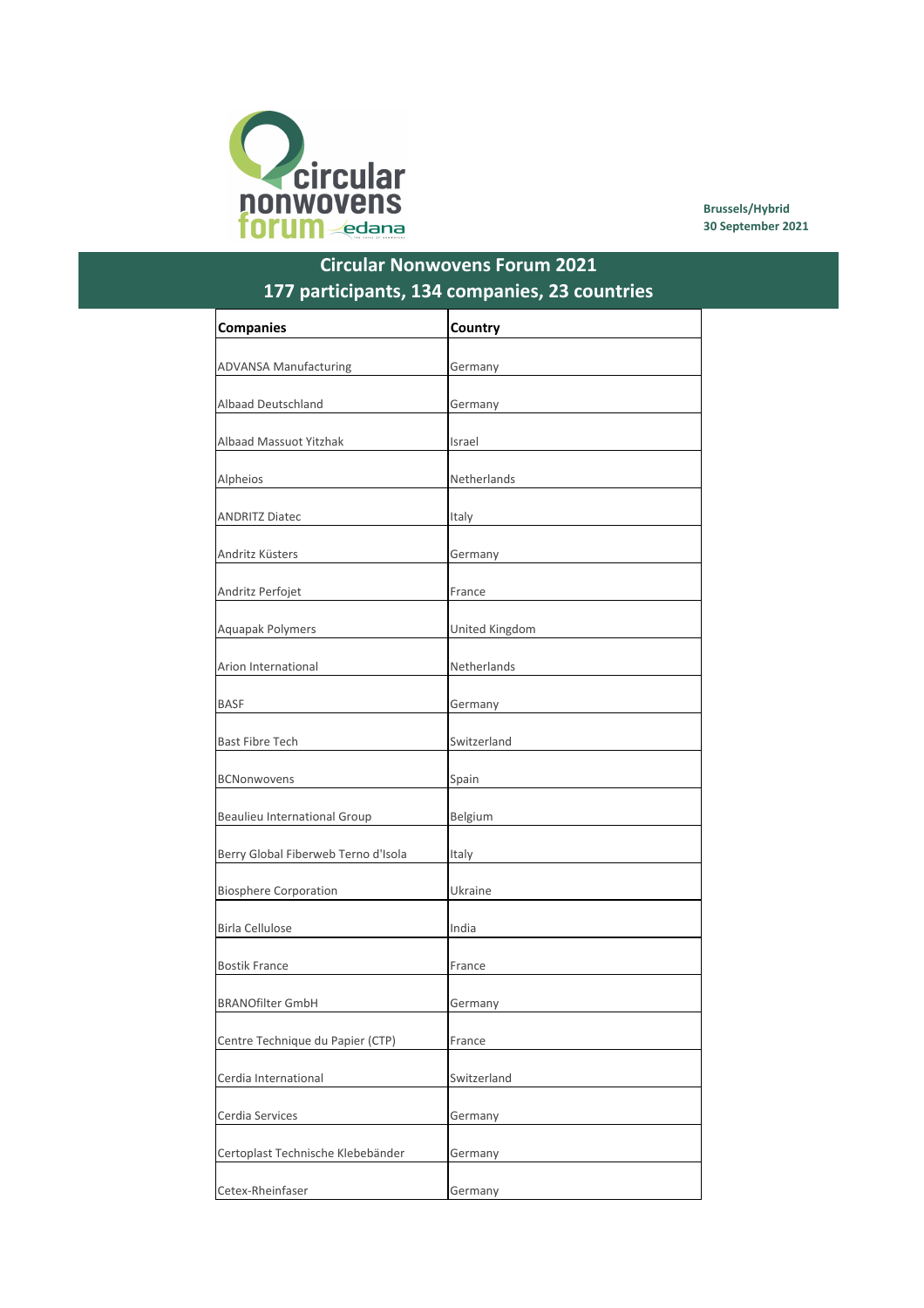| <b>CETI</b>                                                              | France                      |
|--------------------------------------------------------------------------|-----------------------------|
| <b>CH-Polymers</b>                                                       | Finland                     |
| Cotton High Tech                                                         | Spain                       |
| Croda Europe                                                             | United Kingdom              |
| Deutschen Institute fur Textil - und<br>Faserforschung Denkendorf (DITF) | Germany                     |
| Diaper Recycling Technology                                              | Singapore                   |
| Don & Low                                                                | United Kingdom              |
| Donaldson Middle East Filtration Systems                                 | <b>United Arab Emirates</b> |
| Donalsdon                                                                | Belgium                     |
| Dow                                                                      | Switzerland                 |
| Dreumex                                                                  | Netherlands                 |
| <b>Drylock Technologies</b>                                              | Belgium                     |
| Dutch PPE Solutions                                                      | Netherlands                 |
| <b>EDANA</b>                                                             | Belgium                     |
| Essity                                                                   | France                      |
| Euro Wipes                                                               | France                      |
| ExxonMobil Chemical                                                      | Belgium                     |
| <b>Fibertex Nonwovens</b>                                                | Denmark                     |
| FiberVisions                                                             | Denmark                     |
| <b>FIPPI SPA</b>                                                         | Italy                       |
| <b>Fitesa Germany</b>                                                    | Germany                     |
| Freudenberg Technology Innovation                                        | Germany                     |
| <b>GAMA Healthcare</b>                                                   | United Kingdom              |
| GDM                                                                      | Italy                       |
| Glatfelter                                                               | Germany                     |
| <b>GP Cellulose</b>                                                      | Switzerland                 |
| H.B. Fuller                                                              | Germany                     |
| Hartmann                                                                 | Spain                       |
| <b>HASSAN Tekstil</b>                                                    | Turkey                      |
| Henkel AG                                                                | Germany                     |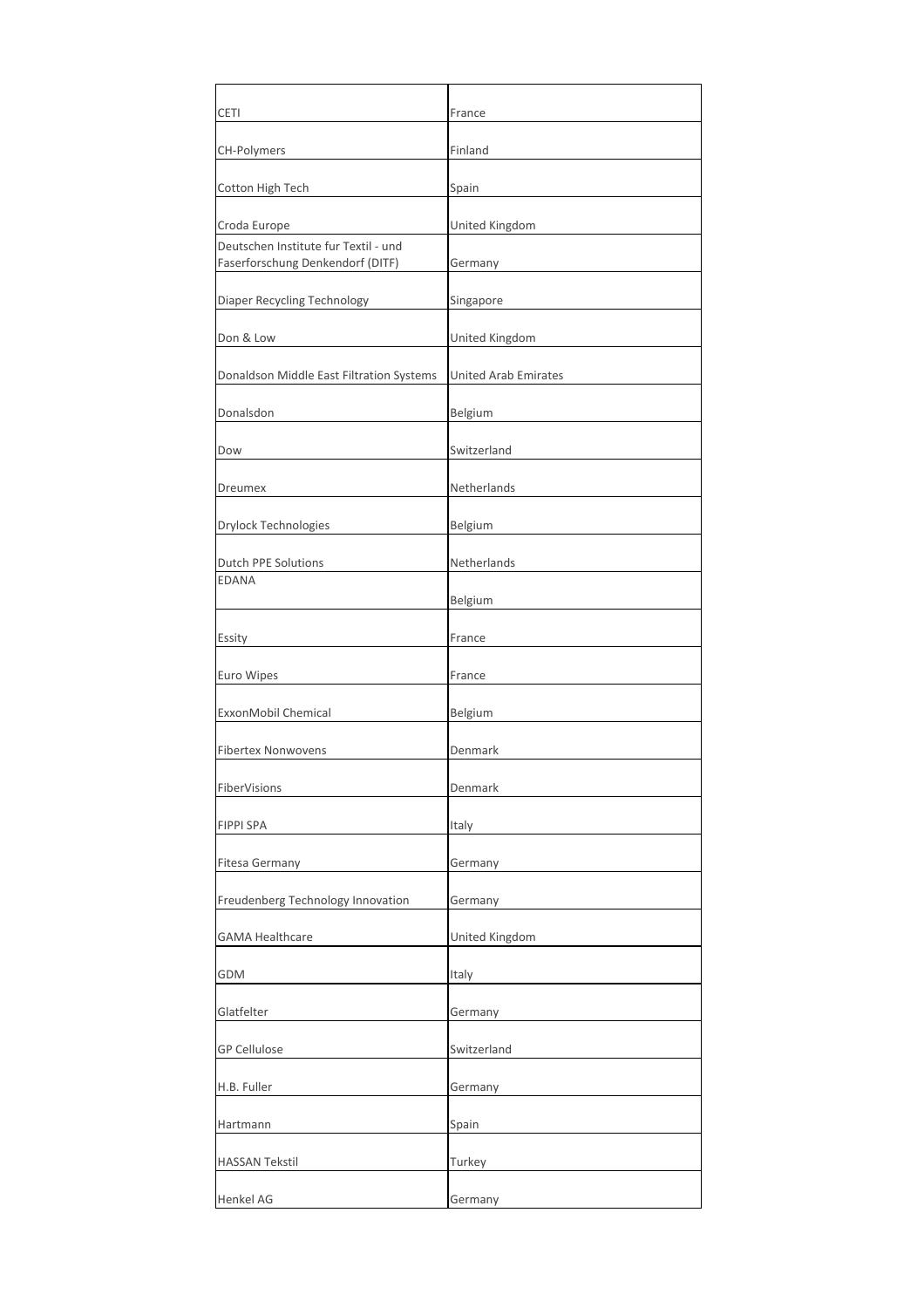| IFF                                                        | <b>United States</b>        |
|------------------------------------------------------------|-----------------------------|
| Ineos                                                      | Belgium                     |
| Innovatec Microfibre Technology                            | Germany                     |
| Jacob Holm & Sons                                          | Switzerland                 |
| <b>Kelheim Fibres</b>                                      | Germany                     |
| Kemira                                                     | Finland                     |
| Kemitex                                                    | Italy                       |
| Kimberly-Clark                                             | United Kingdom              |
| Laboratoire Naturel                                        | Switzerland                 |
| Laboratoires Anios                                         | France                      |
| Lenzing                                                    | Austria                     |
| Lohmann & Rauscher                                         | Austria                     |
| L'Oreal                                                    | France                      |
| Low & Bonar                                                | Netherlands                 |
| Lucart                                                     | Italy                       |
| Lukasiewicz Research Network-Textile<br>Research Institute | Poland                      |
| <b>MAHY Khoory</b>                                         | <b>United Arab Emirates</b> |
| Mega Disposables                                           | Greece                      |
| Modla PPE                                                  | United Kingdom              |
| Mogul Tekstil                                              | Turkey                      |
| Mölnlycke Health Care                                      | Sweden                      |
| Napal Nonwovens                                            | Turkey                      |
| Natureworks                                                | <b>United States</b>        |
| NatureWorks                                                | Netherlands                 |
| NewOstomyLife                                              | Denmark                     |
| Nice-Pak International                                     | United Kingdom              |
| Nippon Shokubai Europe                                     | Belgium                     |
| Noam Urim                                                  | Israel                      |
| Nonwovenn                                                  | United Kingdom              |
| Noosa Fibre                                                | Belgium                     |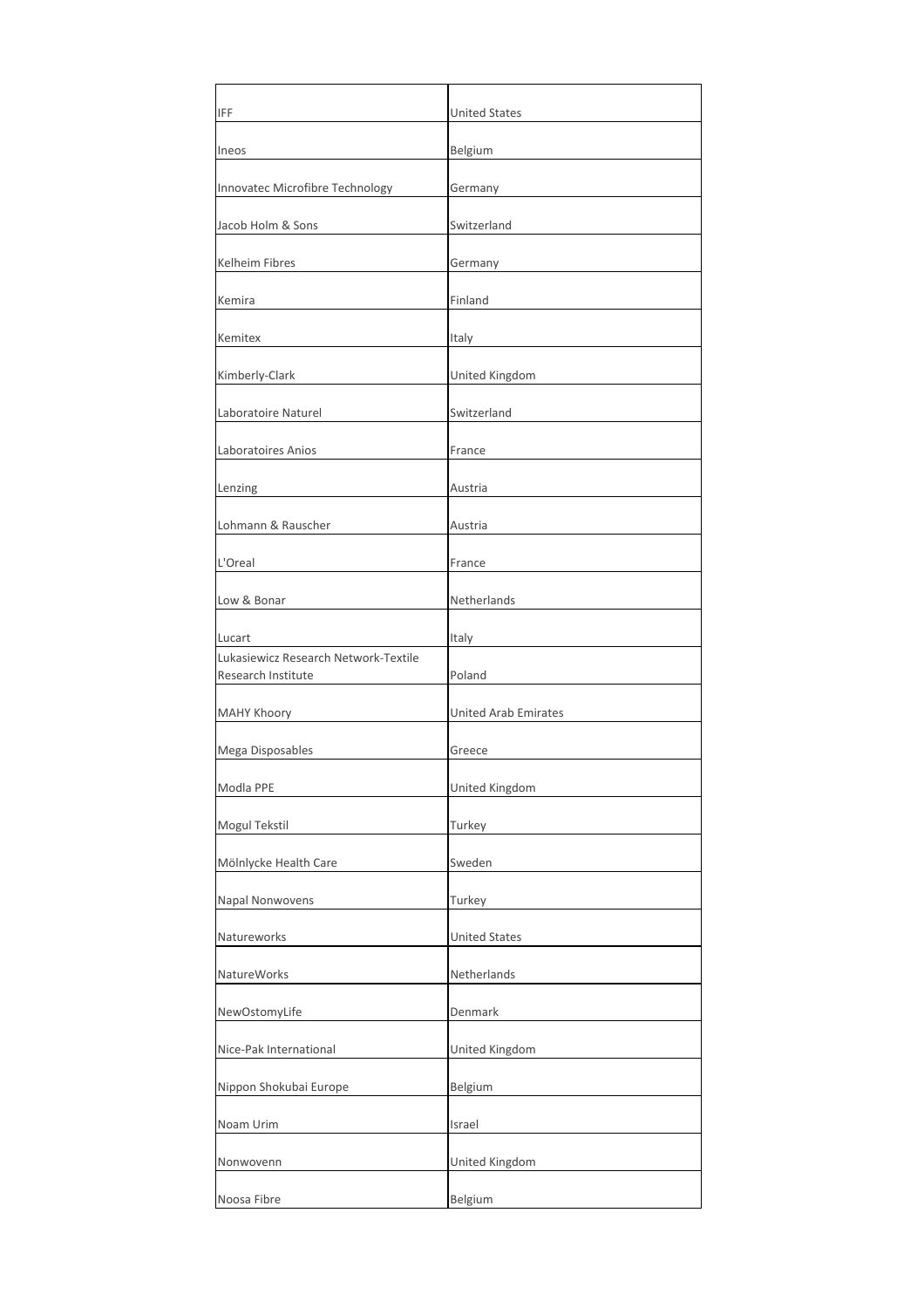| Germany              |
|----------------------|
| Switzerland          |
| Belgium              |
| Germany              |
| Spain                |
| Germany              |
| Italy                |
| Belgium              |
| Belgium              |
| United Kingdom       |
| Czech Republic       |
| Switzerland          |
| Switzerland          |
| <b>United States</b> |
| Germany              |
| China                |
| Belgium              |
| Germany              |
| Germany              |
| Sweden               |
| United Kingdom       |
| Greece               |
| France               |
| Switzerland          |
| France               |
| Belgium              |
| Finland              |
| Sweden               |
| France               |
| France               |
|                      |